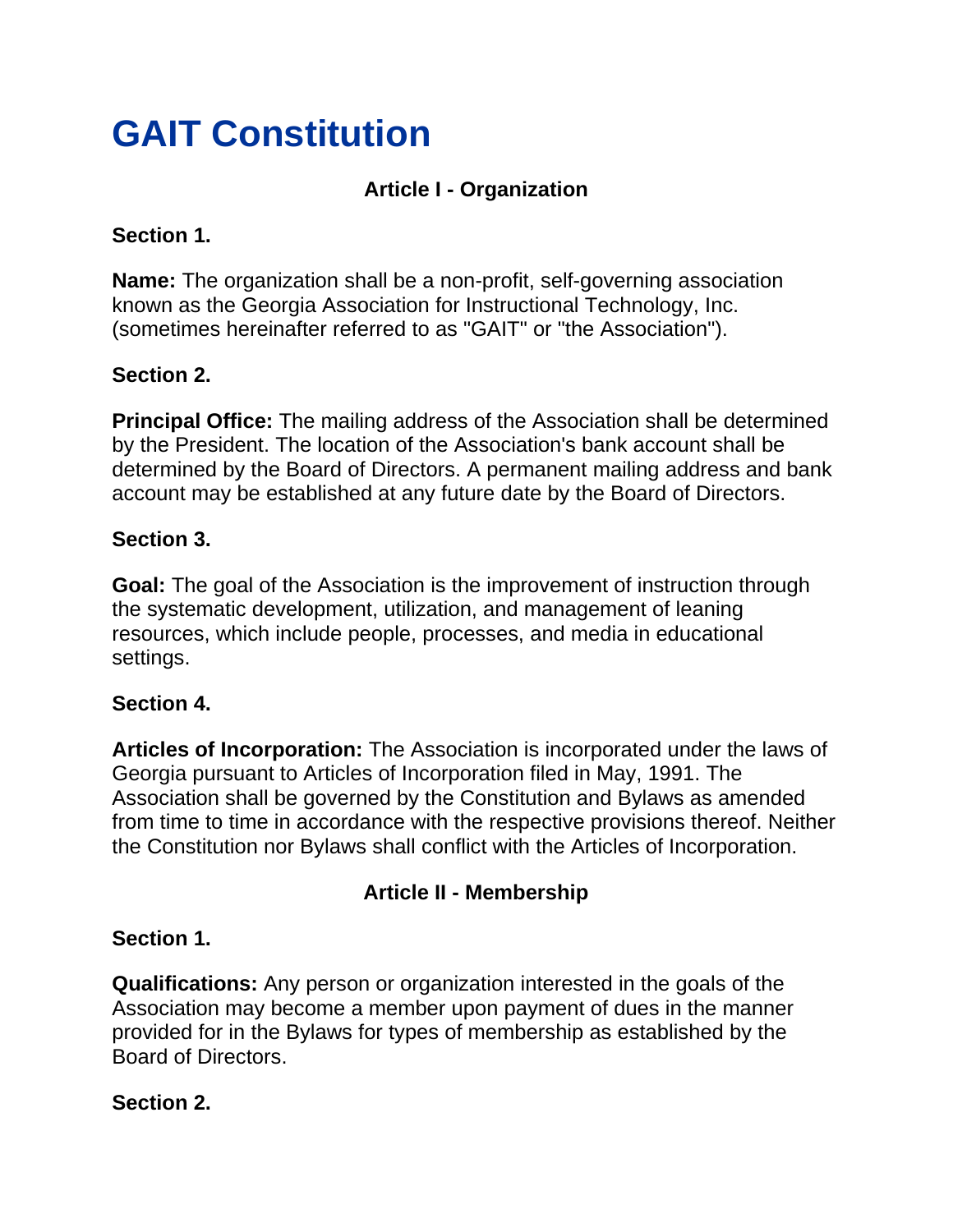**Equal Opportunity:** All members are assured an equal opportunity to participate in the activities and governance of the Association without regard to race, creed, color, age, and sex.

## **Article III - Governance**

## **Section 1.**

**Board of Directors:** The determination of policy and the direction of Association affairs are the responsibility of the Board of Directors (sometimes hereinafter referred to as "the Board"), elected and functioning as provided herein.

**(a)** The Board shall include the Officers of the Association and other elected representatives as specified in the Bylaws. No person can hold more than one Board position at any given time.

**(b)** The Nomination and Elections Committee shall be responsible for presenting to the Board, prior to the mail ballot in the Fall, a slate of qualified nominees for the elected representative posts on the Board. The Committee shall seek nominees who as far as it is practical, represent the various functional and geographical interests of the membership. Provision for write-in candidates will be made on the mail ballot. The election shall be conducted in accordance with Article III of the Bylaws.

**(c)** The elected representatives on the Board shall automatically assume their responsibilities on January 1.

## **Section 2.**

# **Officers:**

**(a)** Any member nominated and elected as an Officer of the Association must also hold membership in the Association for Educational Communications and Technology, GAIT's national affiliate organization.

**(b)** The Nominations and Elections Committee shall be responsible for presenting to the Board, prior to the mail ballot in the Fall, a slate of Officers. Provision for write-in candidates will be made on the mail ballot. The election shall be conducted in accordance with Article III of the Bylaws.

**(c)** Elected Officers shall assume their responsibilities in the same manner as specified for the elected Board representatives.

## **Section 3.**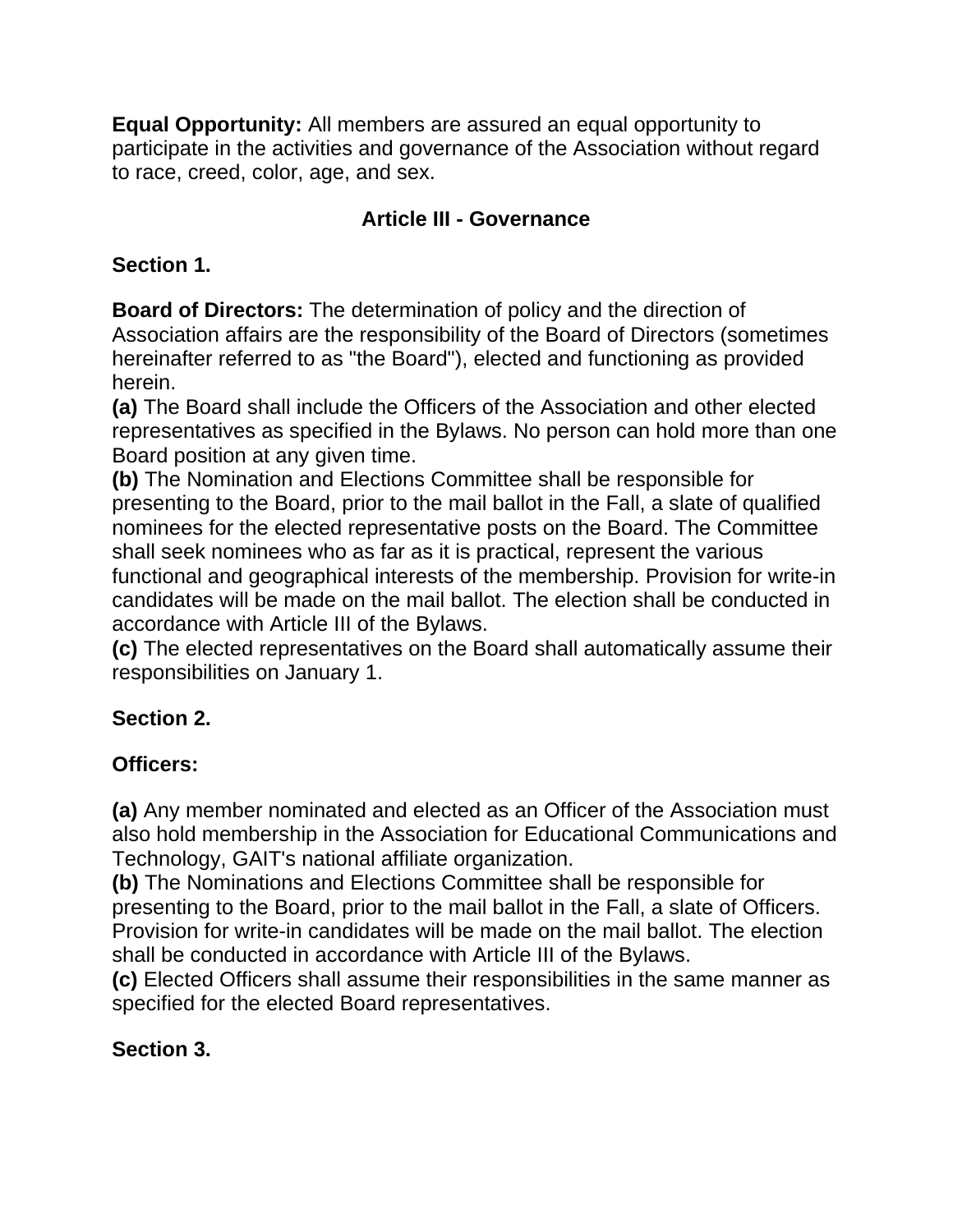**Executive Committee:** The President, Treasurer, and the President-elect shall make administrative changes relative to the day-to-day operation of the Association, subject to later ratification by the Board of Directors.

## **Article IV - Elections**

## **Section 1.**

**President:** The President shall be the person elected as President-Elect by the membership the previous year. In the event that the President shall not serve out his/her full term, the President-Elect shall succeed to the unexpired remainder thereof and continue through his/her own term.

## **Section 2.**

**President-Elect:** The President-Elect shall be elected by the membership. In the event that the President-Elect shall be unable to serve out the term, both a President and a President-Elect shall be nominated and elected at the time of the next election. In the event that both the President and President-Elect shall be unable to serve, the Board of Directors shall elect one of its members to serve as presiding officer of the Association.

### **Section 3.**

**Secretary:** The Secretary shall be elected by the membership. In the event that the Secretary shall be unable to serve out his/her term, the Board of Directors shall elect one of its members to serve as Secretary.

### **Section 4.**

**Treasurer:** The Treasurer shall be elected by the membership. In the event that the Treasurer shall be unable to serve out his/her term, the Board of Directors shall elect one of its members to serve as Treasurer.

### **Section 5.**

**Board of Directors:** The members of the Board of Directors who are not Officers of the Association shall be selected as provided for in the Bylaws. A vacancy on the Board of Directors may be filled for the unexpired term by the Board of Directors.

### **Section 6.**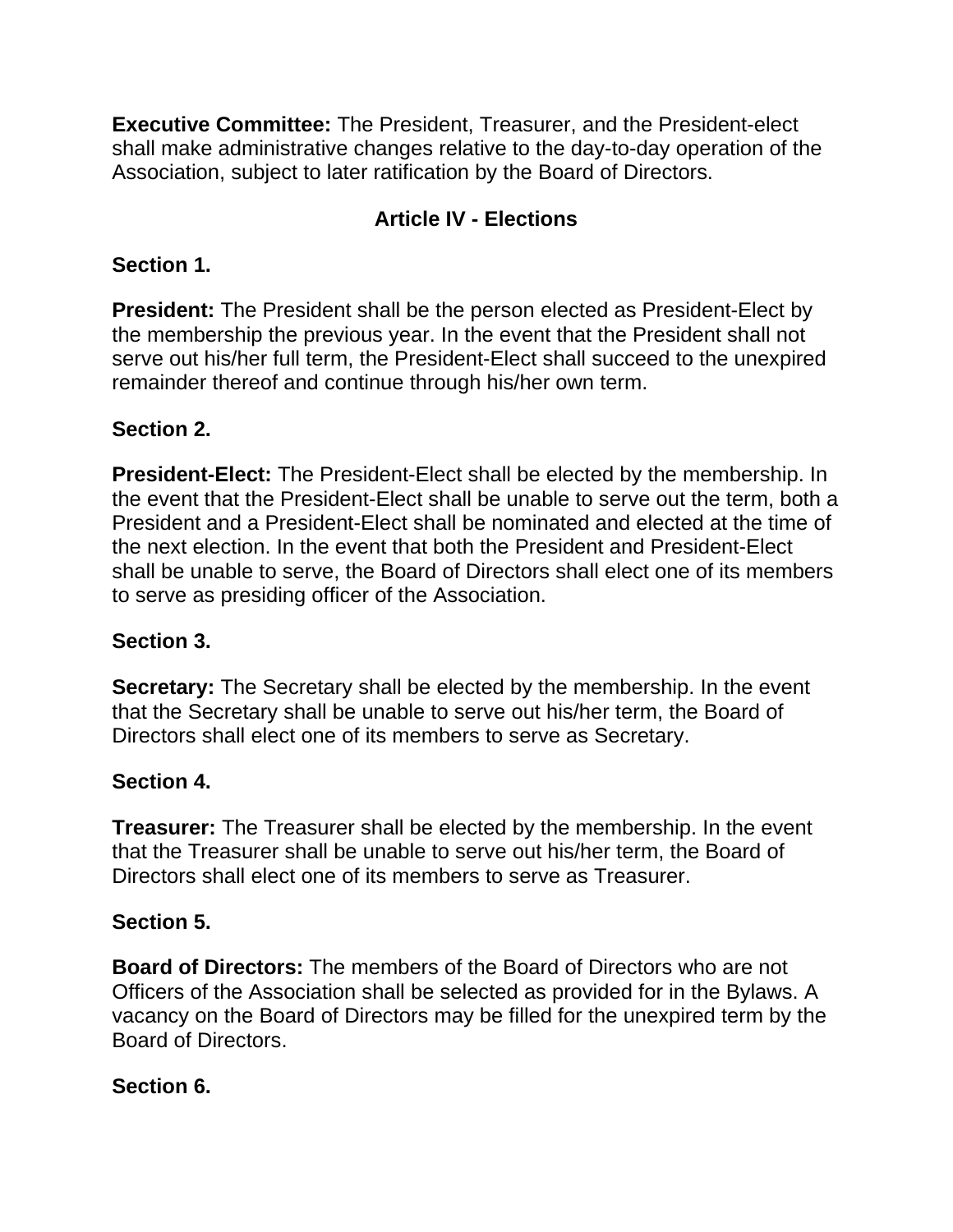**Removal:** If a situation should arise which would warrant the possible removal of an Officer or elected representative of the Board, the Board shall establish a procedure that will insure the elements of due process: written notice, a fair and impartial hearing, and the right of appeal. If the officer or elected Board representative resigns or is removed, then a vacancy shall exist and shall be filled in accordance with the provisions of this article.

# **Article V - Publication of Constitution Bylaws**

The Constitution and Bylaws shall be reviewed periodically by the Board of Directors and published and distributed to the membership.

## **Article VI - Amendments to Constitution**

## **Section 1.**

**Proposals:** Proposals for amending the Constitution may originate in the Board or by a signed petition submitted to the Board from ten percent of the members in good standing as of the date of the petition. Proposed amendments must be submitted to the Board, in writing, 30 days prior to the next regular Board meeting.

### **Section 2.**

**Presentation:** Amendments must be presented to the membership by a mail ballot or in a regular Statewide Membership meeting.

### **Section 3.**

**Balloting:** Voting for amendments may be made by mail ballot only, the entire membership being canvassed. An amendment shall become effective when it has been approved by no less than two thirds of the ballots returned and counted by the Executive Committee.

**Article VII - Provision for Bylaws**